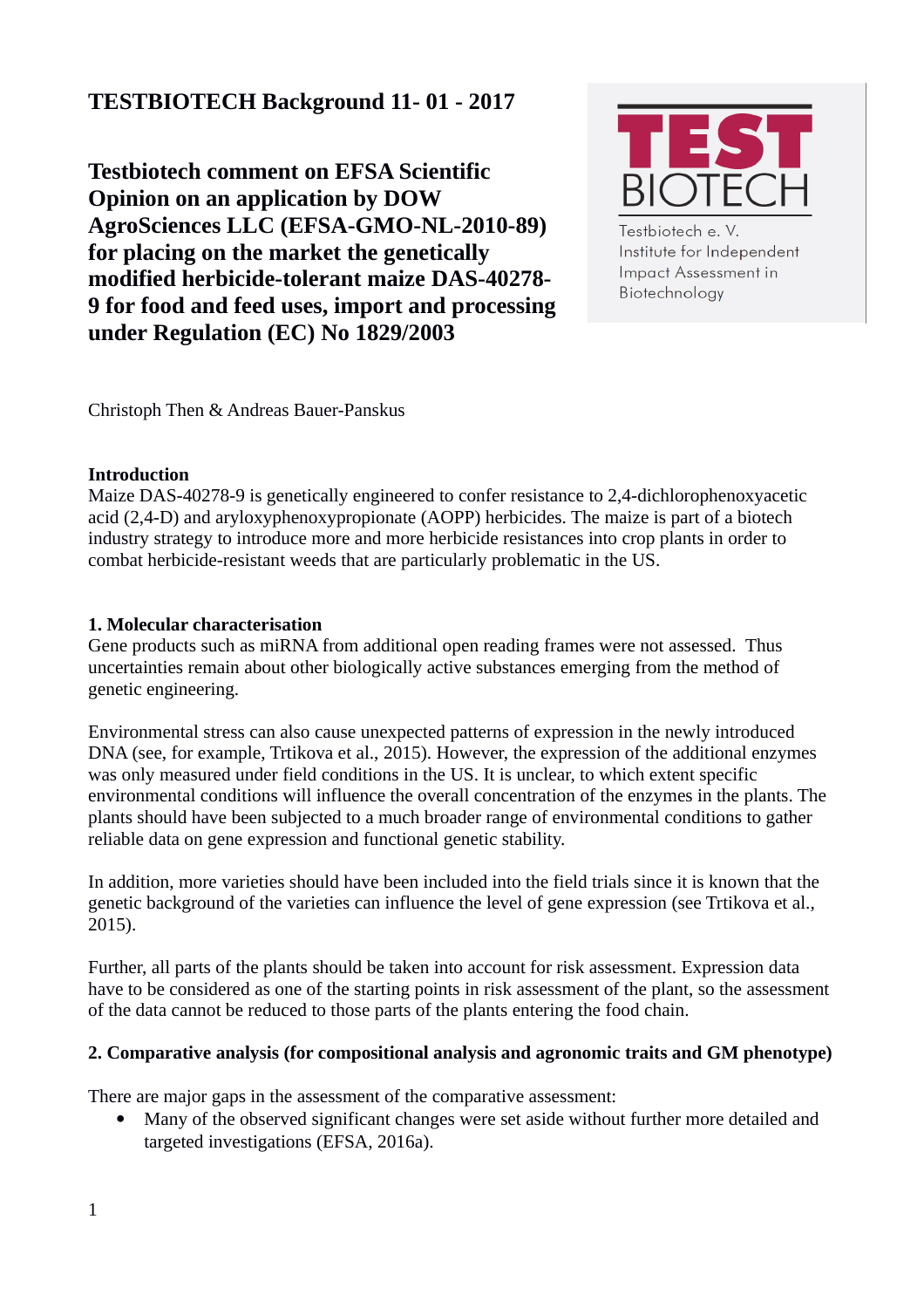- No data from Omics (proteomics, transcriptomics, metabolomics) were used to assist the compositional analysis and the assessment of the phenotypical changes.
- More powerful statistical analysis, such as multidimensional analysis, was not applied to the data.
- Experts from Member States were unable to access the raw data during the period in which comments were allowed (see EFSA 2016b), this meant that they could not carry out their own analyses.
- No field trials were conducted that lasted more than one season. Thus, based on current data, site specific effects can hardly be assessed.
- Further, no data were generated representing more extreme environmental conditions, such as those caused by climate change. Although no application has been filed for cultivation, data on the interaction between the plants and the environment have to be considered as one of the starting points in risk assessment of the plant, and must be made available and assessed in detail. However, EFSA (2016a) stated that: "Considering the scope of the application, interactions with the biotic and abiotic environment were not considered an issue."
- In addition, more varieties should have been included into the field trials to see how the gene constructs interact with the genetic background of the plants.

Based on the available data, it has to be assumed that the plants differ in their composition in comparison to their conventional comparator.

# **Toxicology**

There are several gaps in the risk assessment:

- Despite major uncertainties remaining from comparative assessment and molecular analysis, no testing of the whole plant (feeding study) was requested.
- No long-term or accumulated effects were considered; the impact on reproductive systems was not discussed.
- The animal studies made available by the applicant should not have been accepted due to methodological flaws (see EFSA 2016b).

Beyond that, the residues from spraying were considered to be outside the remit of the GMO panel. However, without detailed assessment of these residues, no conclusion can be drawn on the safety of the imported products: Due to the specific agricultural practices that go along with the cultivation of these herbicide resistant plants, there are, for example, specific patterns of applications, exposure, occurrence of specific metabolites and emergence of combinatorial effects that require special attention.

Herbicide-resistant plants are meant to survive the application of the complementary herbicide while most other plants will die after short time. Thus, for example, residues of glyphosate, its metabolites and additives to the formulated product might accumulate and interact in the plants. As the publication by Kleter et al. (2011) shows, using herbicides to spray genetically engineered herbicide-resistant plants does indeed lead to patterns of residues and exposure that need to be assessed in detail. According to a reasoned legal opinion drawn up by Kraemer (2012), residues from spraying with complementary herbicides have to be taken into account in the risk assessment of genetically engineered plants from a regulatory point of view.

More detailed assessment is also in accordance with pesticide regulation, which requires specific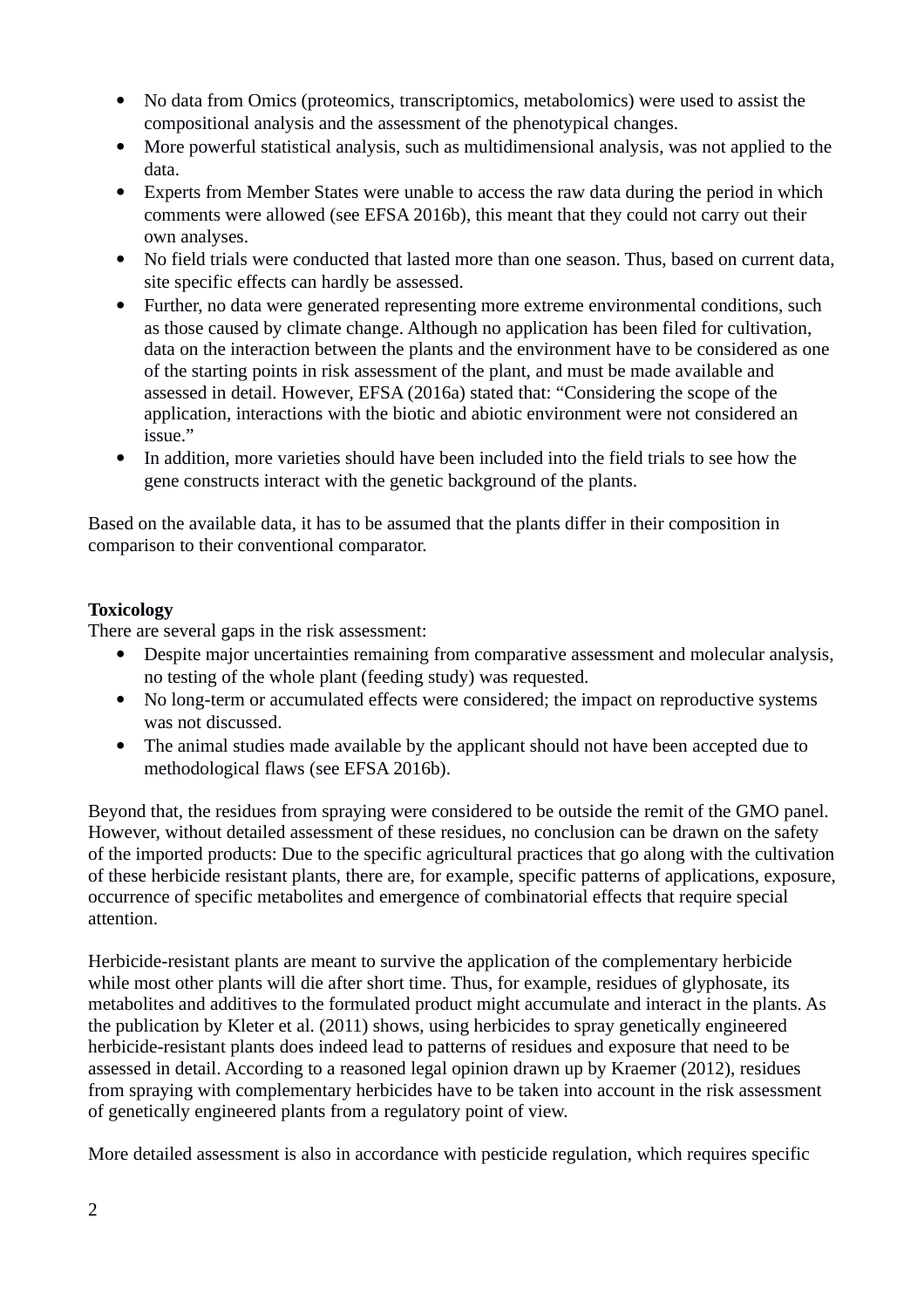risk assessment of imported plants if the usage of pesticides is different in the exporting countries compared to the one in the EU: Recital 26 of Regulation 396/2005 requires maximum residue levels (MRLs) are set for food and feed produced outside the Community if produced by different agricultural practices as regards the use of plant protection products. Article 14 of Regulation 396/2005 requires that the presence of pesticide residues arising from sources other than current plant protection uses and their known cumulative and synergistic effects are determined. Further, Article 29 of Regulation 1107/2009 states that active substances and synergists have to be approved, and the maximum residue levels for each specific agricultural product have to be determined.

In any case, both the EU pesticide regulation and the GMO regulation require a high level of protection for health and the environment. Thus, in regard to herbicide-resistant plants, specific assessment of residues from spraying with complementary herbicides must be considered to be a prerequisite for granting authorisation. In addition, cumulative effects have to be investigated if a plant contains or produces other compounds with potential toxicity.

Regarding metabolisation of 2,4-D in maize DAS-40278-9, a recent study by Dow scientists states negligible risk from residues (Zhou et al., 2016). However, as this is the only peer-reviewed paper on this topic, there's a complete lack of industry independent data.

From scientific literature (not acknowledged by EFSA) it is known that metabolisation in crops tolerant towards 2,4-D may lead to the production of the compound 2,4-DCP. According to a review by Lurquin (2016), 2,4-DCP may cause negative metabolic and genotoxic effects, and, like 2,4-D, is listed as "a possible carcinogen based on inadequate evidence in humans and limited evidence in experimental animals" by IARC. Therefore, much more detailed data on toxicity should have been requested by EFSA.

As a result, the toxicological assessment carried out by EFSA is not acceptable.

## **Allergenicity**

No data were presented to show that plant composition in regard to allergenic components is unchanged. Further, it should be considered that residues from spraying with the complementary herbicides can lead to enhanced immune system reactions due to plant ingredients. It is known that toxicants applied together with allergens, can have adjuvant effects, triggering a stronger immune system response to the proteins.

Consequently, the assessment of the impact on the immune system cannot be regarded as conclusive.

## **Others**

Monitoring should be case specific. Exact data on the exposure to the maize should be made available. Possible health impacts have to be monitored in detail. Controls regarding residues from spraying with the complementary herbicides have to be established. Accumulated effects that might stem from admixtures of other genetically engineered plants have to be taken into account in the monitoring plan.

## **Environmental risk assessment**

EFSA (2016a) risk assessment is extensively flawed since the authority refers to completely outdated literature on the occurrence of wild relatives in Europe: "Populations of sexually compatible indigenous wild relatives of maize are not known in Europe (Eastham and Sweet, 2002;